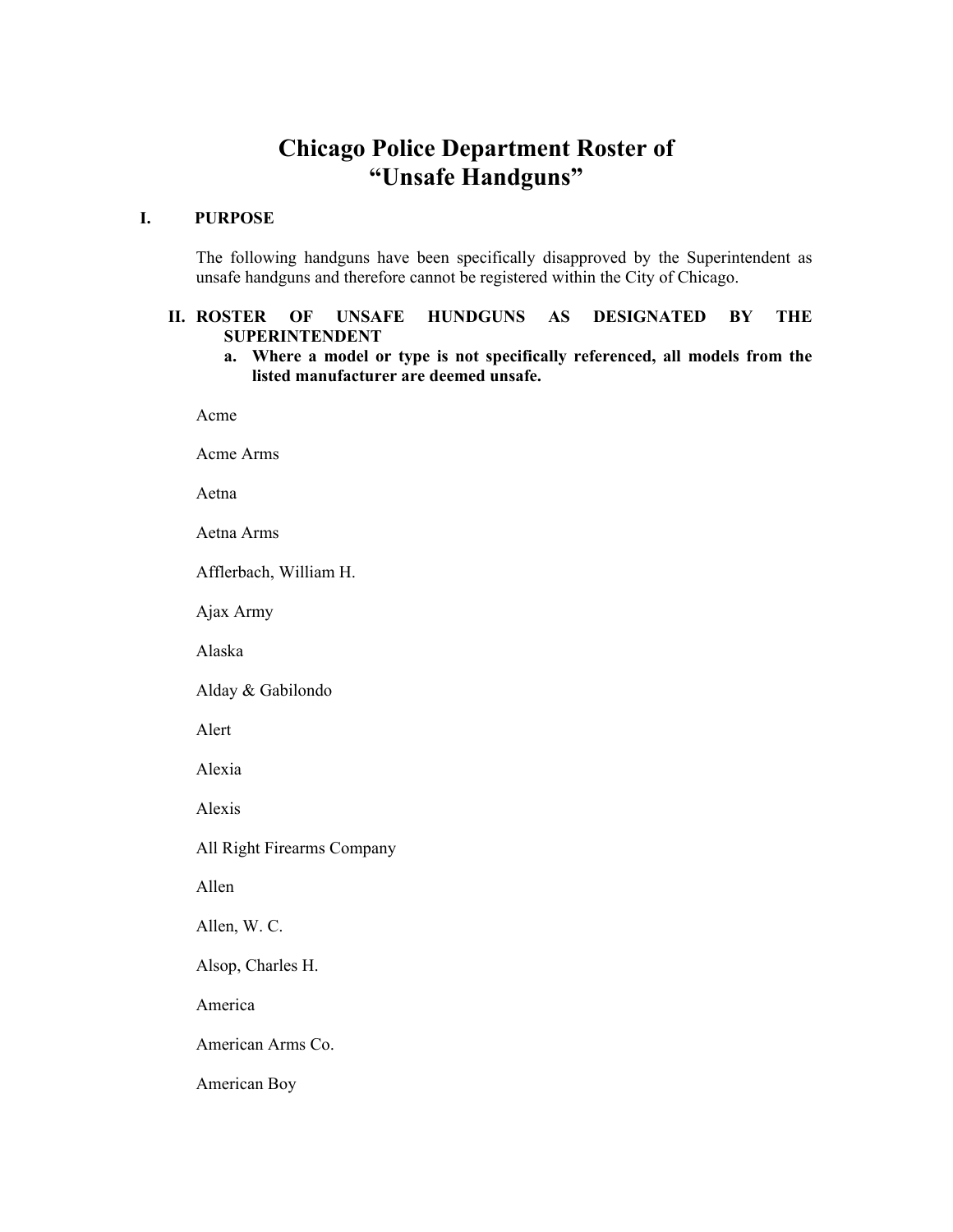American Bulldog

American Derringer Corp. — all spur trigger models, derringers, and pen guns

American Eagle

American Standard Tool Co.

Americus

AMES Sword Company

Andrews Ferry & Co.

ARES/ARES Defense Systems — all flashlight gun models

Aristocrat

Avenger

Babcock

Bacon Arms

Bacon Mfg. Co.

Baford Arms — all derringers

Ballard, C. H.

Bang-Up

Beemiller, Inc.

Big Bonanza

Billings

Bismarck

Bliss, Frank D.

Bloodhound

Blue Jacket

Blue Whistler

Bodeo

Bonanza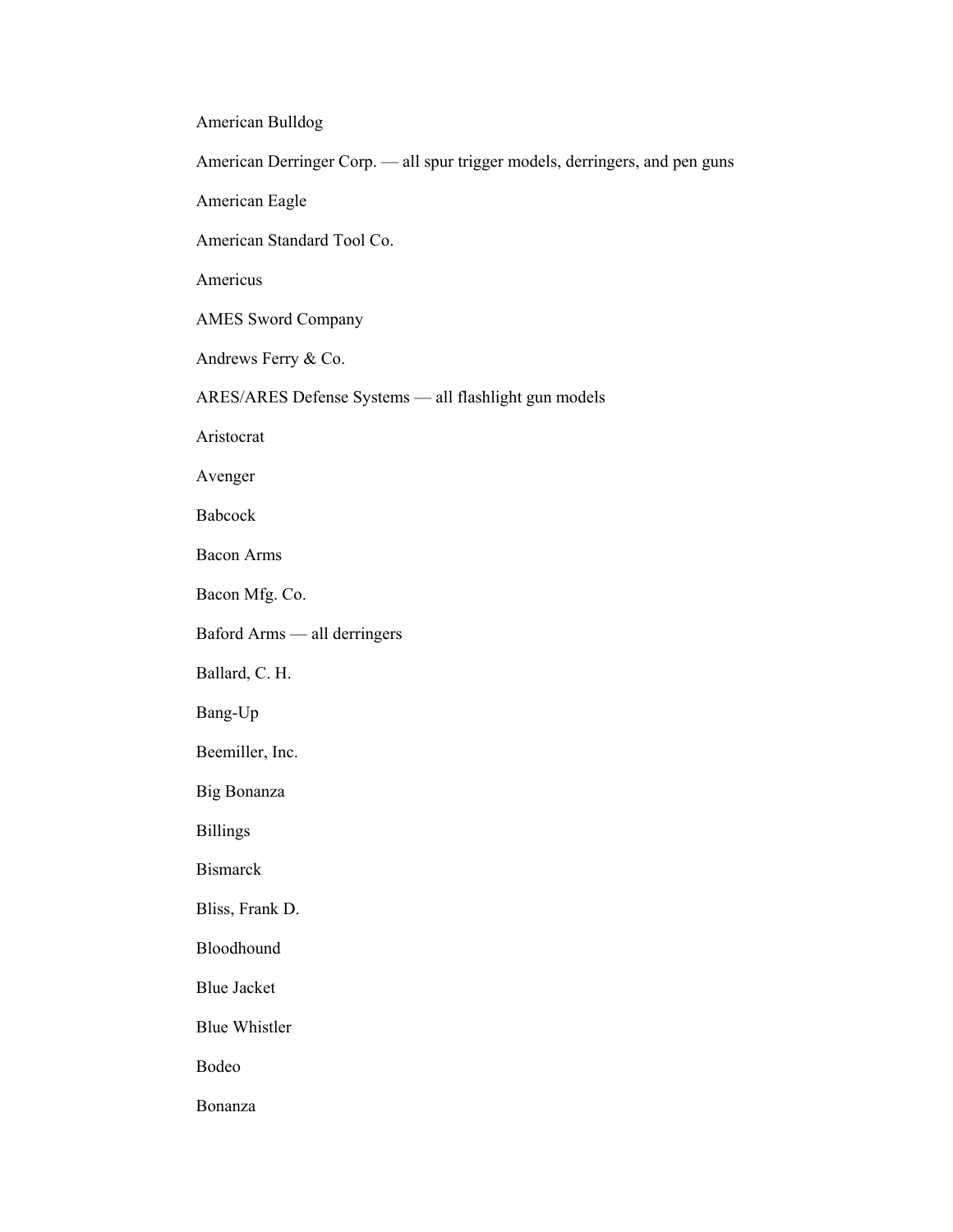Bond Arms — all models without trigger guards Boss Boy's Choice Brooklyn Arms Brown Mfg. Co. Bruff, Richard P. Brutus Bryco Arms Buffalo Bill Bull Dozer Bulldog Bulls Eye C.S. Shatuck Arms Co. Captain Jack Catello Tribuzio — LAMPO model Centennial Challenge Champion Charles E. Billings — all knife guns or guns with knife attachments Chase, Anson Chicago Firearms Company — Chicago Protector and Protector models Chichester Chieftain Christy, William J. Clerke Products Clipper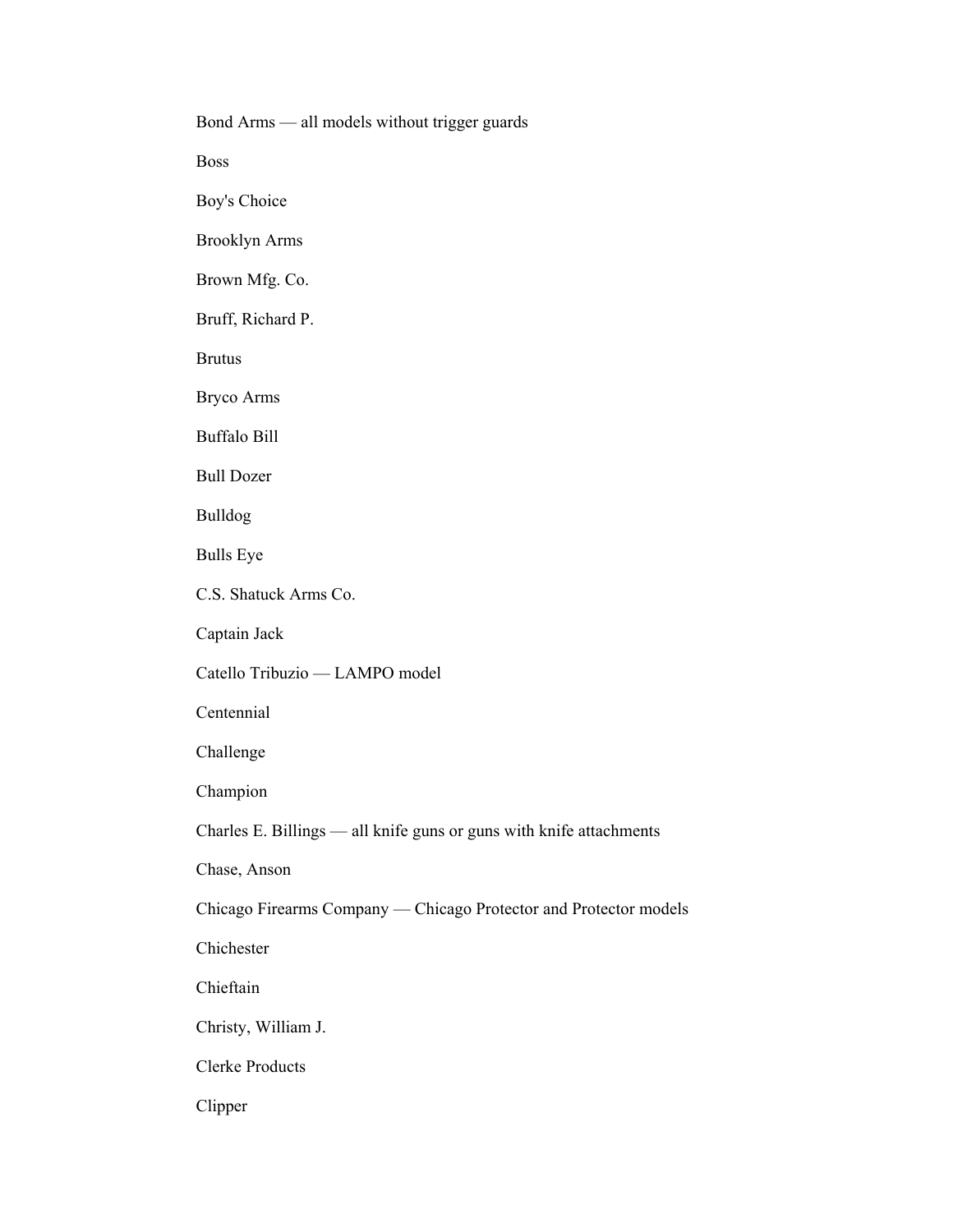Cobra Ent.

Colt — all derringers

Cone, D. D.

Connecticut Arms & Mfg. Co.

Conqueror

Continental

Continental Arms Co.

Copeland, Frank

Covert Arms — all pen guns

Cowles & Smith

Cowles & Son

Creedmore

Crescent

Crescent Firearms Co. — all spur trigger models

Crispin, Silas

Crowell, George G.

Crown Jewel

CSG — all flashlight gun models

Cummings, O. S.

Czar

D. Debouxtay

Daily Arms Co.

Daisy

Daniel Werner — all knife guns or guns with knife attachments

Davis Ind.

Dead Shot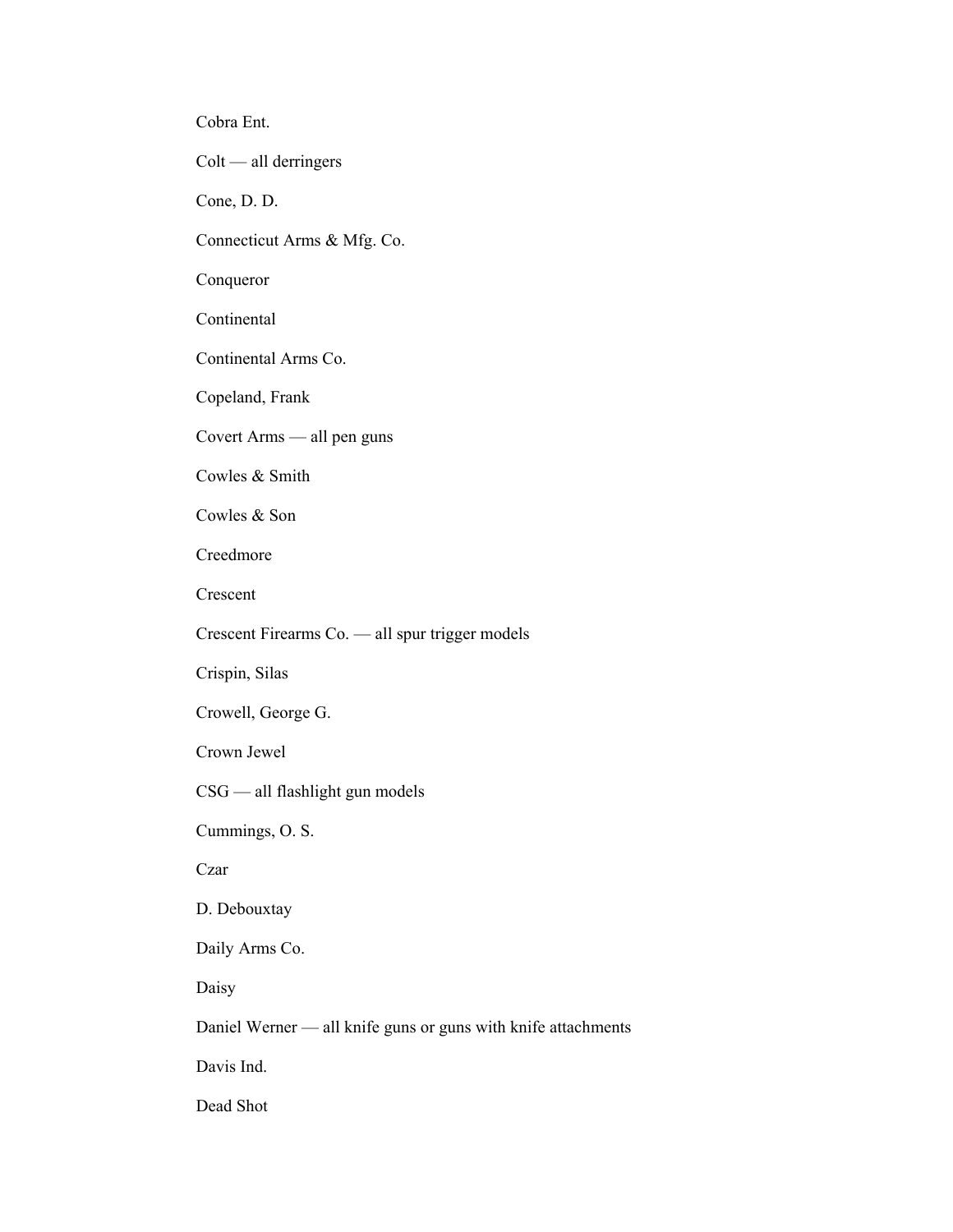Defender

Defiance

Delhaxhe — Knuckleduster model

Deringer Rifle & Pistol Works

Dickinson, E. L. & J.

Dictator

Dreadnaught

Driscoll, J. B.

Eagle

Earlhood

Earthquake

Eclipse

Edward Boardman and Andrew Peavey — Little All Right models

Elector

Electric

Empire

Empress

Encore

Enterprise Gun Works

Ernst Schmidt & Co.

Esprin Brothers

Ethan Allen

Eureka

Evans, James E.

Evans, W. S.

Excelsior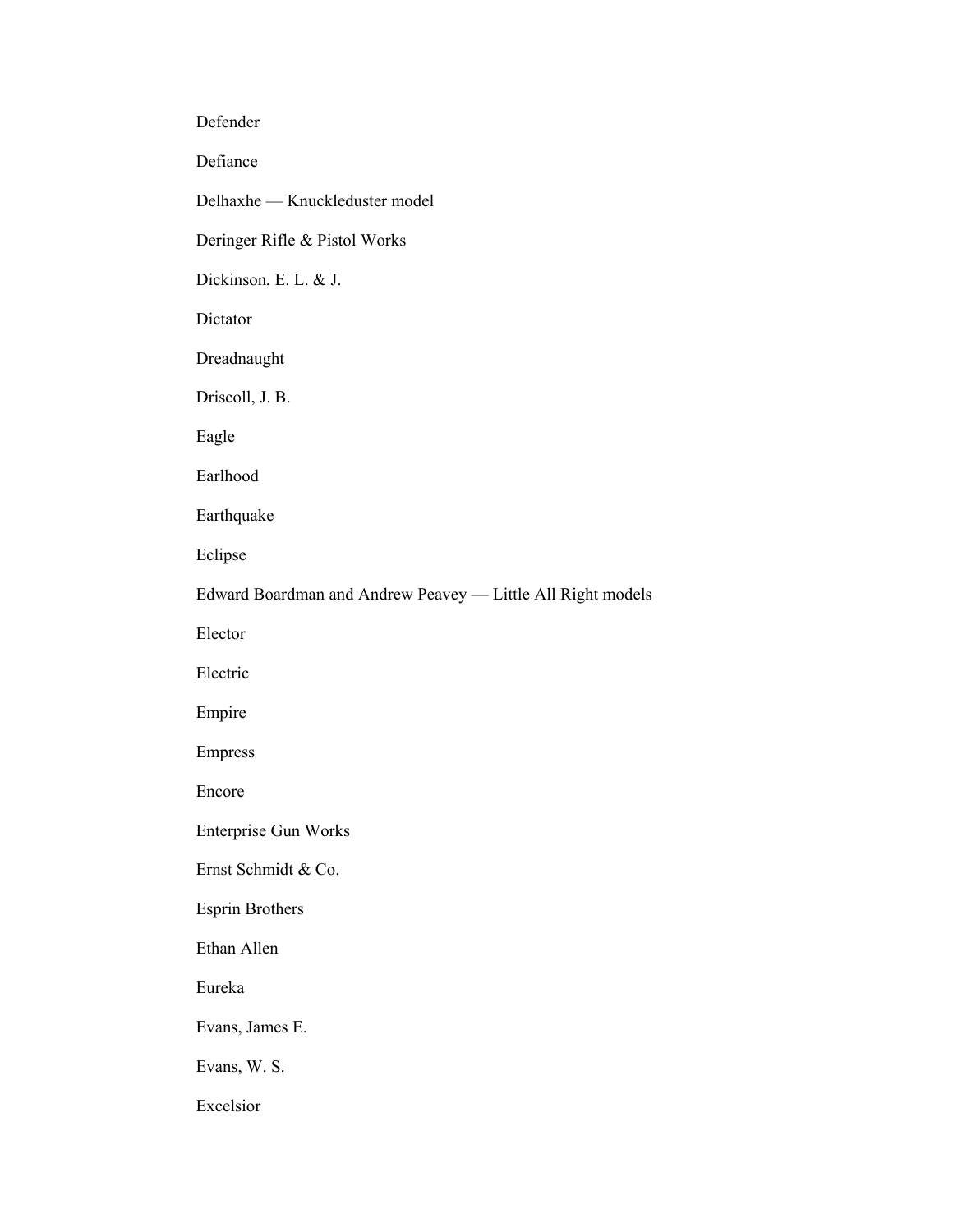| ır<br>H |
|---------|
|---------|

Favorite

Firearms Import Export (F.I.E.)

Fish, Daniel

Folsom Bros. & Co.

Forehand & Wadsworth — all spur and sheathed trigger models

Forehand Arms Co. — all spur and sheathed trigger models

Frank Copeland

Frank Wesson Arms

Freedom Arms — all sheathed trigger models

Frontier

Fryberg, Andrew

G.R.A.D. — all knife guns or guns with knife attachments

Garate Brothers

Garbi, Moretti, Y, CIA, (GMC)

Garrison

Gem

Genez, August G.

German Resel — all knife guns or guns with knife attachments

Governor

Great Western Gun Works

Gross Arms Co.

Guardian

Half-Breed

Hard Pan

Harrington & Richardson (H&R) — all spur, stud, and sheathed trigger models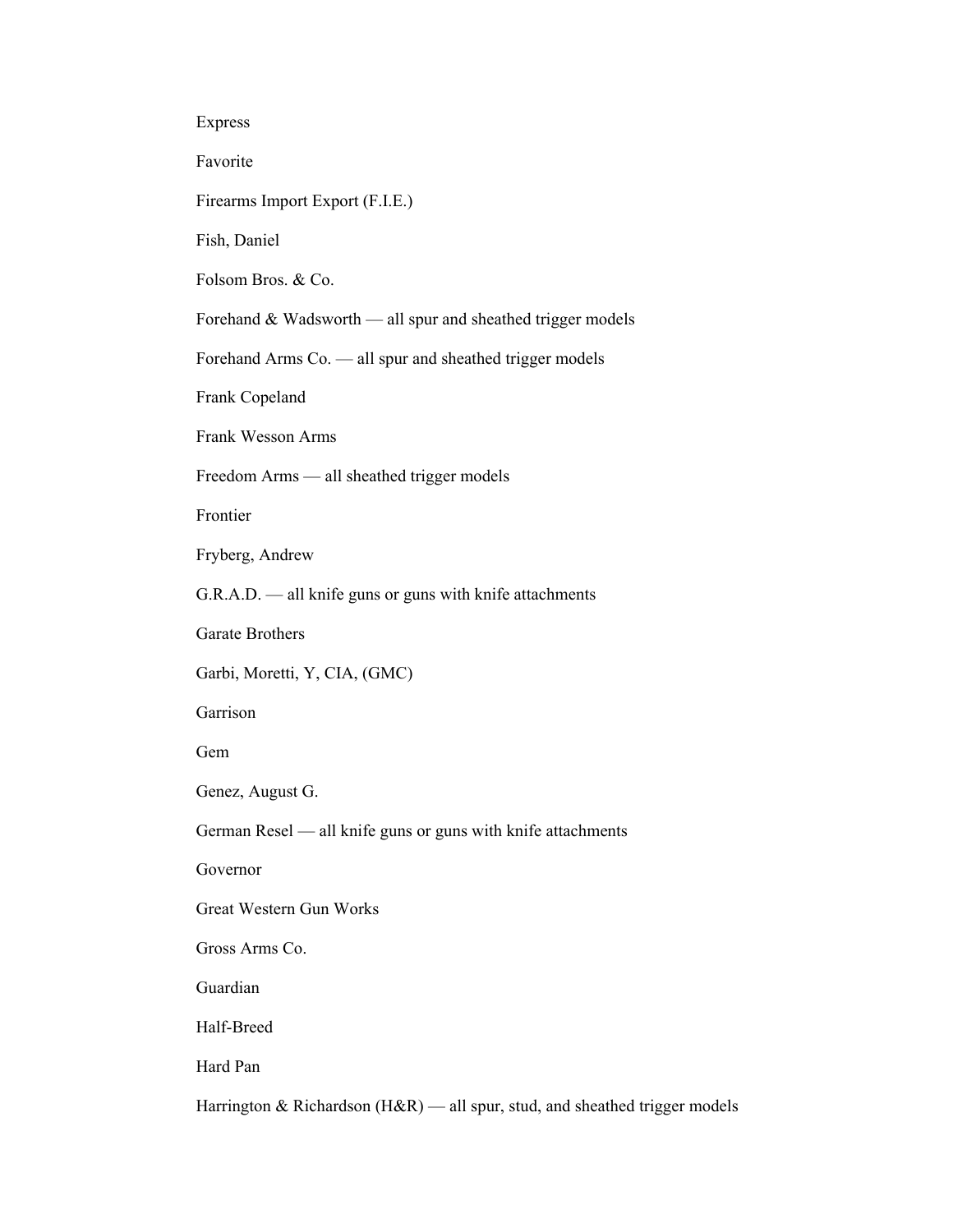Harrington and Richardson — all knife guns or guns with knife attachments

Hartford Arms Co.

Hartley and Graham — Squeezer and Protector models

Haskell Mfg., Inc.

Henrion, Dassy, & Heuschen, (HDH)

Hi-Point Firearms

HJS Arms, Inc.

Hood Firearms Co.

Hopkins  $&$  Allen — all sheathed trigger models

Horseman's — all knife guns or guns with knife attachments

Hungarian — Mini Max – 9 model

Hyde & Shattuck

Iberia Firearms, Inc.

Imperial Arms

International

Irving, William

Iver Johnson — all sheathed trigger and 'knuckle' attachment models

J. Ductworth — Protector model

J. P. Sauer and Sons of Suhl — Bar Pistol model

J. Stevens — all sheathed trigger models

J.H. Johnson

James Reid Revolvers — Friend, My Friend, Model #2 Knuckle-Duster, New Model

Knuckle-Duster, and New Model My Friend models

James Rodgers — all knife guns or guns with knife attachments

James Turbiaux — Le Protector model

Jennings, Inc.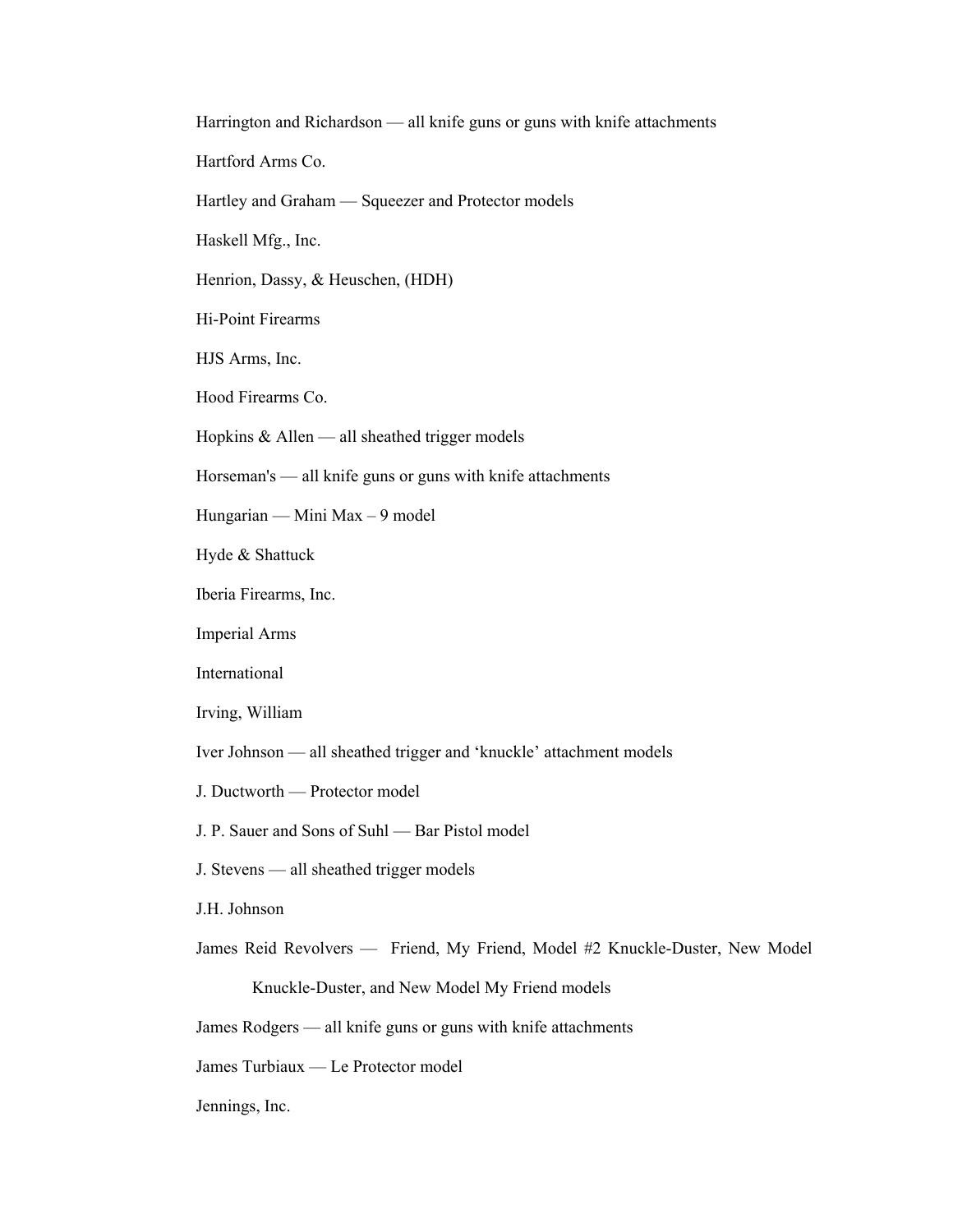## Jewel

Jimenez Arms, Inc.

John Vittie — all pen gun models

Johnson Bye & Co.

Jose Aldazabal & Sons

Joseph Rodgers & Sons — all knife guns or guns with knife attachments

Jules Bertrand

Keno

Kittemaug

L. Dolne Invur — Apache Knuckleduster model

L.E. Polhemus Manufacturing Company — all knife guns or guns with knife attachments

and all pen gun models

Le Francais — Gaulois model

Leader

Lee Arms Co.

Liberty

Lion

Little All Right Firearms Co.

Little Giant

Little John

Little Joker

Lombard, H.C. & Co.

Lorcin Engineering Co., Inc.

Louis Chobert

Louis Dolne — APACHE model

Lowell Arms Co.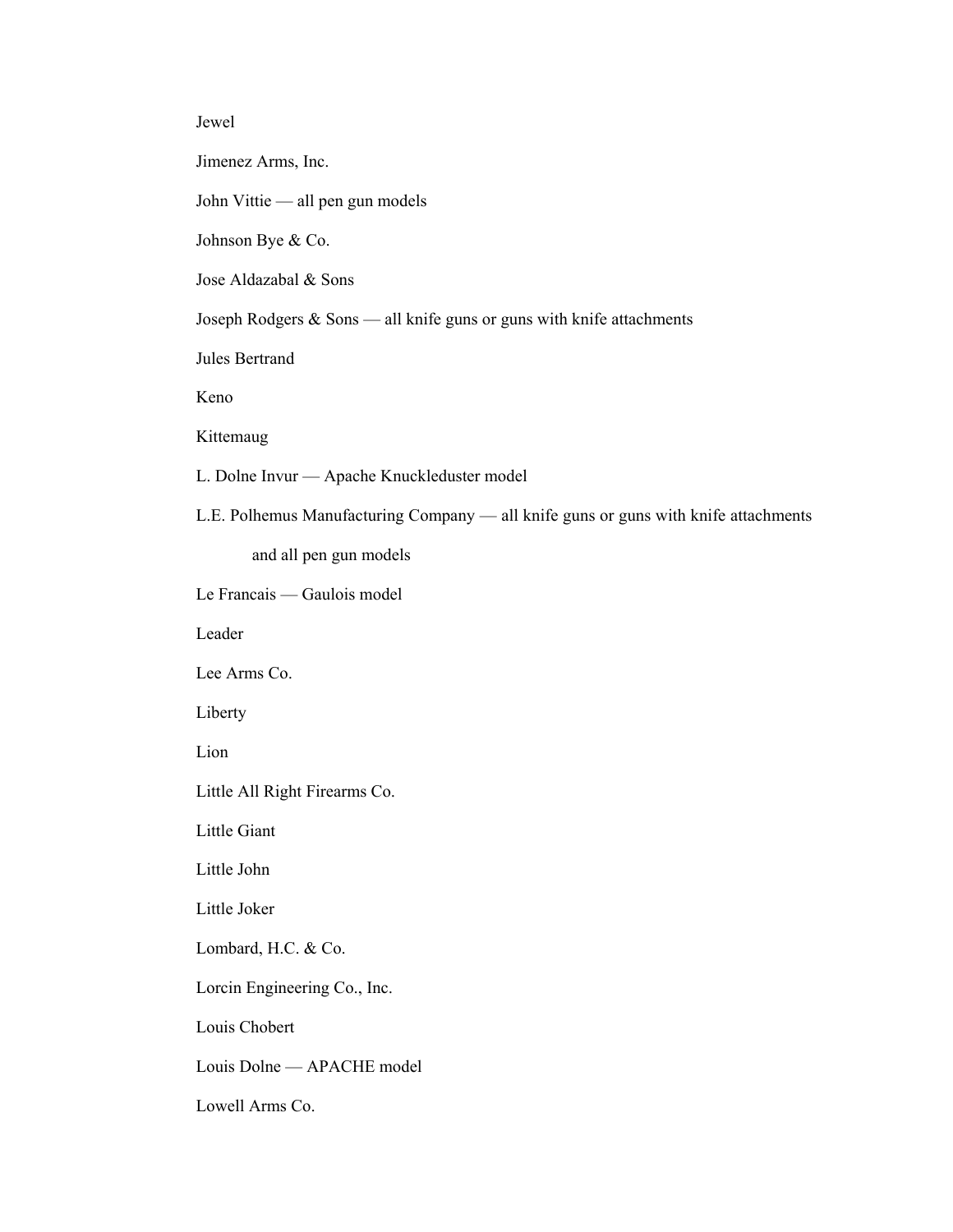Maltby-Curtis — all spur trigger models Maltby-Henly Manufrance — Gaulois and Mitrailleuse models Marlin Marquis of Lorne Merrimack Arms Merveilleux — Repeating Pistol model Merwin & Bray Minneapolis Firearms Company — Protector model Mohegan Monarch Monitor Moore's Patent Firearms Company — all derringers Morai Morgan & Clapp Mountain Eagle Napoleon National National Arms Co. Nero New York Pistol Co. Nonpareil North American Arms, (NAA) Mini-Series — all spur trigger models Norwich Arms Co. Norwich Falls Pistol Co. Norwich Pistol Co.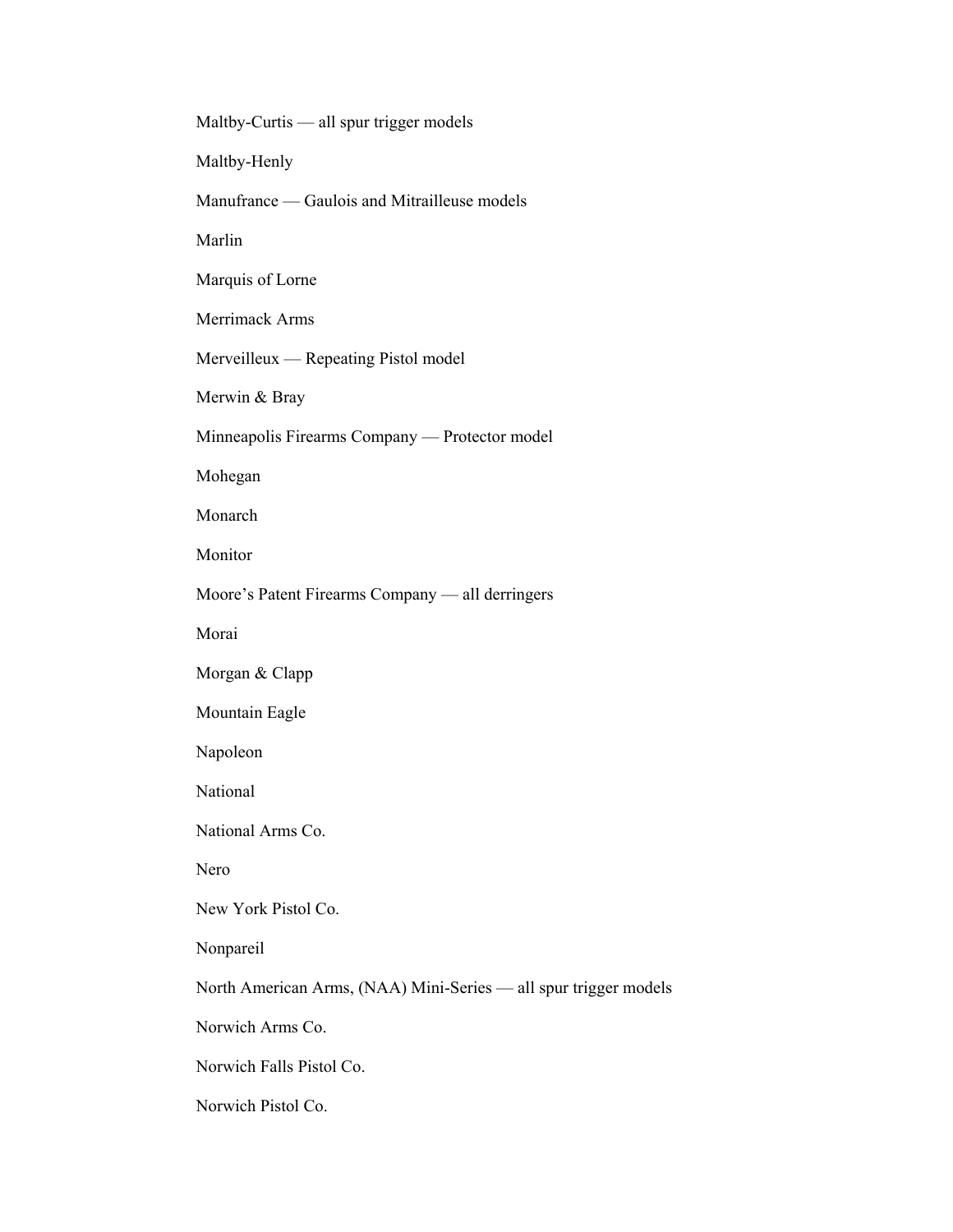Old Hickory Osgood Gun Works Paragon Parole Patriot Peavey — all knife guns or guns with knife attachments Penetrator Phoenix Arms Pickert — all folding trigger models Pinafore Pioneer Pittson Arms Co. Pointer Praga — all folding trigger models Prarie King Premier Prescott — all sheathed trigger models Princess Protector Queen R. J. Braveman Corporation — all pen gun models Ranger Raven Arms Reck Regnum — Repeating Pistol model Reid — all sheathed trigger models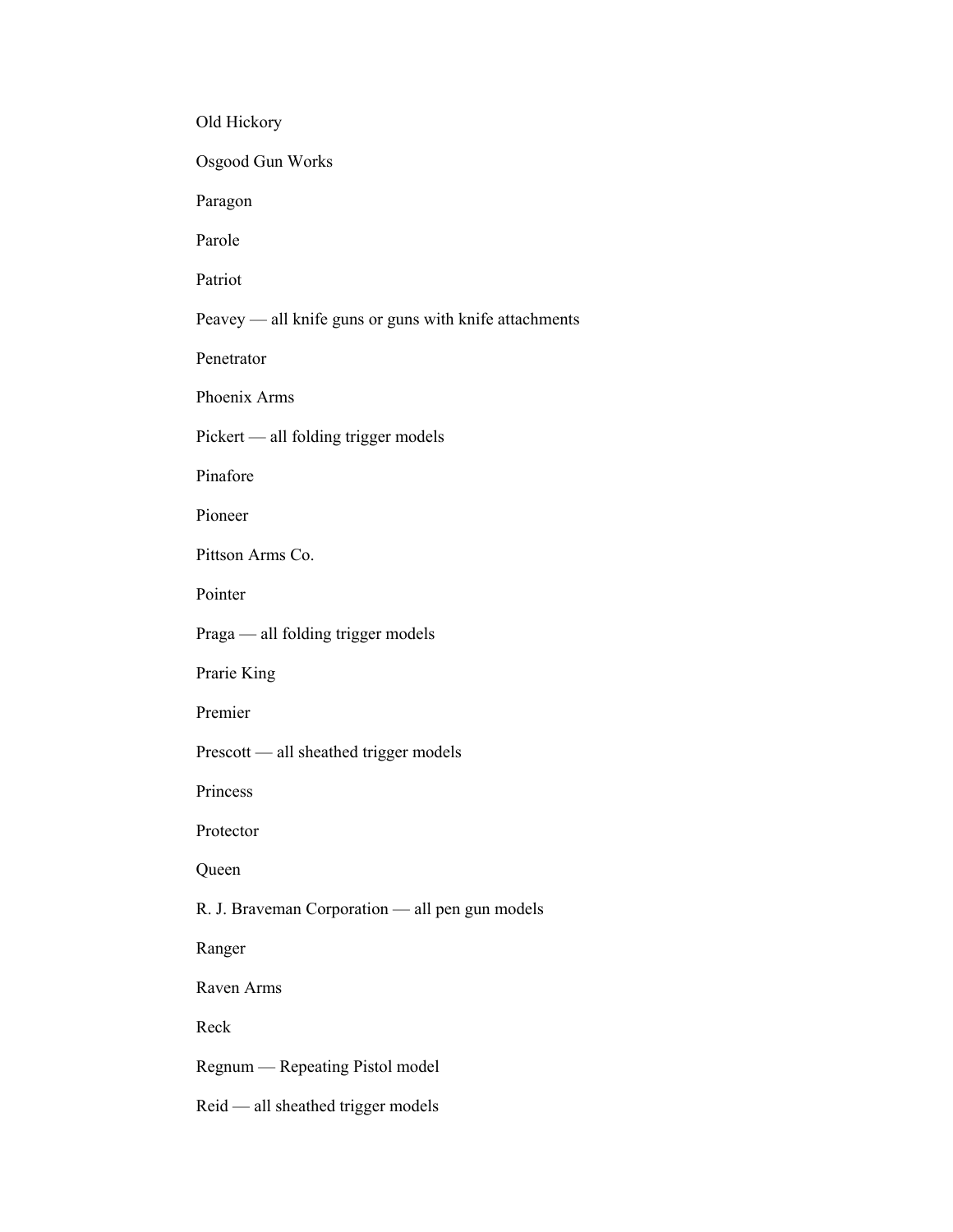Remington — all sheathed trigger models Retolaza — all revolvers Retriever Rigby — Knuckleduster and Stricker models Rob Roy Robin Hood Rocky Mountain Arms Corp — all Mini-Revolver spur trigger models Rodier, Louis C. Rohm/RG Industries Rollin White — all spur trigger models Rome Revolver & Novelty Works Rouchouse — French Squeezer model Royal Royal Small Arms Factory Rupertus Ryan Mfg. Co. S.P. Cottrell and Son — all flashlight gun models Sailors — all knife guns or guns with knife attachments Scott Arms Co. Scout Senator Shatuck — UNIQUE model Sig Sauer — Mosquito only Smith & Wesson — all spur trigger models Smith, Otis Smoker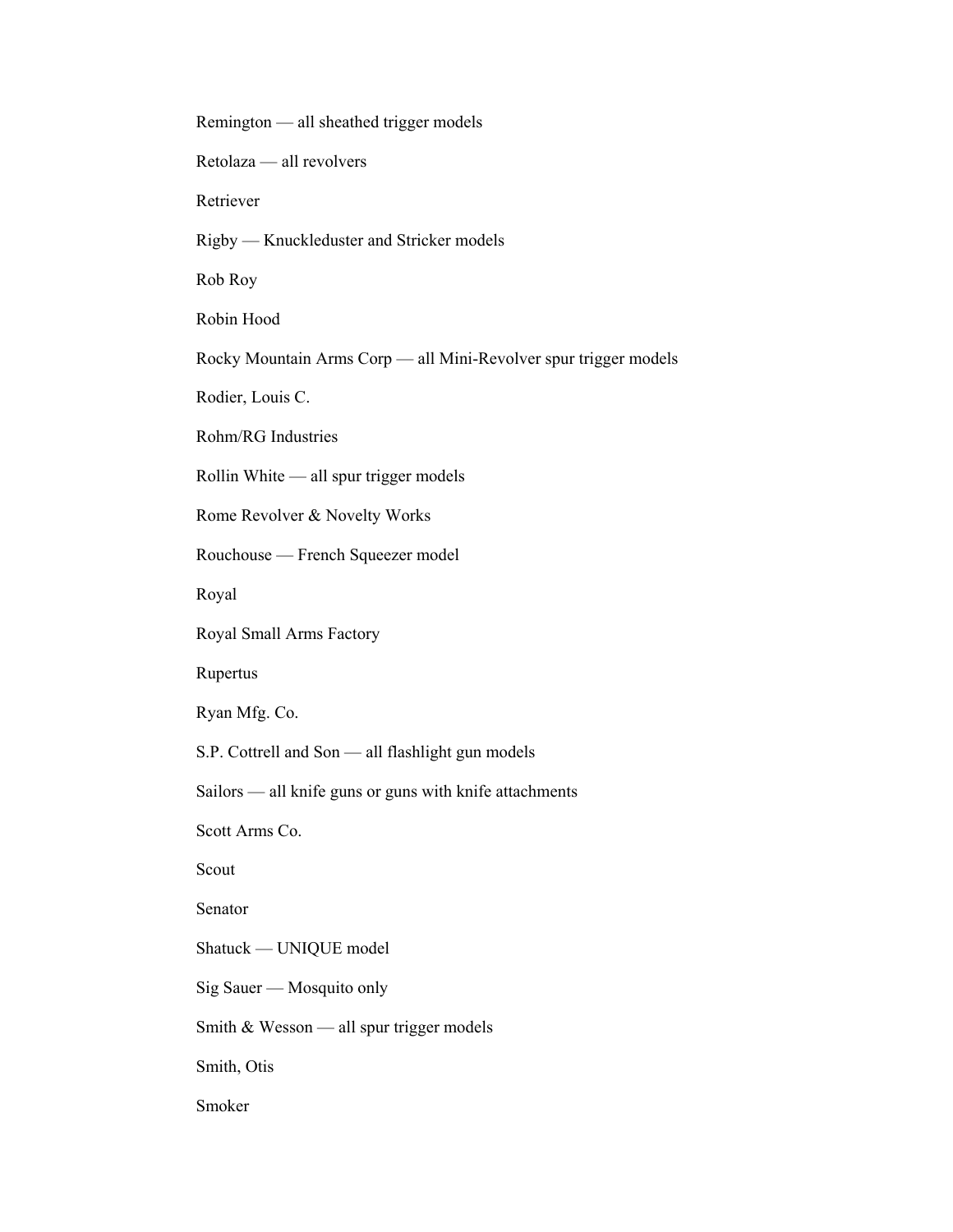Sneider, Charles E.

Southerner

Spy

Stafford, T. J.

Stallard Arms

Standard Arms

Standard Tool Co.

Stans Gunsmithing — all pen gun models

Stinger Manufacturer Corporation — all pen gun models

Sundance Industries

Swamp Angel

Taylor, L. B.

Terrier

Terror

Terry, J. C.

Thomas J. Ryan

Tiger

Tower's Police Safety

Tramp's Terror

True Blue

Turner & Ross

Two Unwin & Rodgers — all knife guns or guns with knife attachments

Tycoon

U.M.C. Arms Co.

U.S. Arms Co.

Uhlinger, W.L.& Co.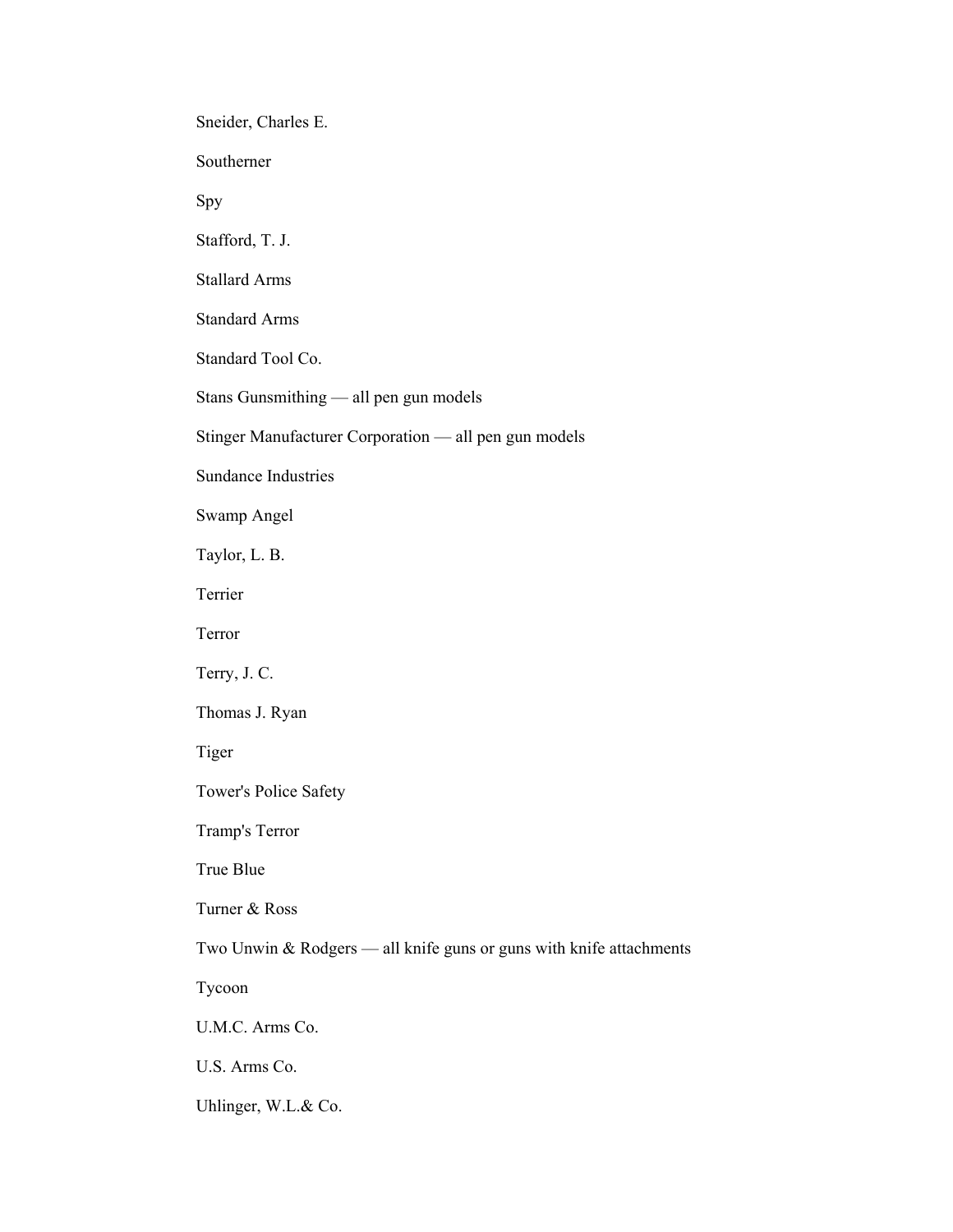Uhlinger, William P.

Union

Union Jack

Union Revolver

Unique

United States Small Arms Company — all knife guns or guns with knife attachments

Unwin & Rodgers of Sheffield — all knife guns or guns with knife attachments

Veiled Prophets

Veteran

Veto

Victor

Victoria

Waffen-Glaser — all pen gun models

Walther — P22 only

Webber Pistol — Squeezer model

Wesson & Harrington

Wesson Frank — Large Frame Superposed pistol

Wesson, Frank

Western Arms Co.

White Jacket

White Star

Whitney Arms Co.

Wide Awake

Wilhelm Decker

William and John Rigby — Striking Weapon Pistol model

William Irving